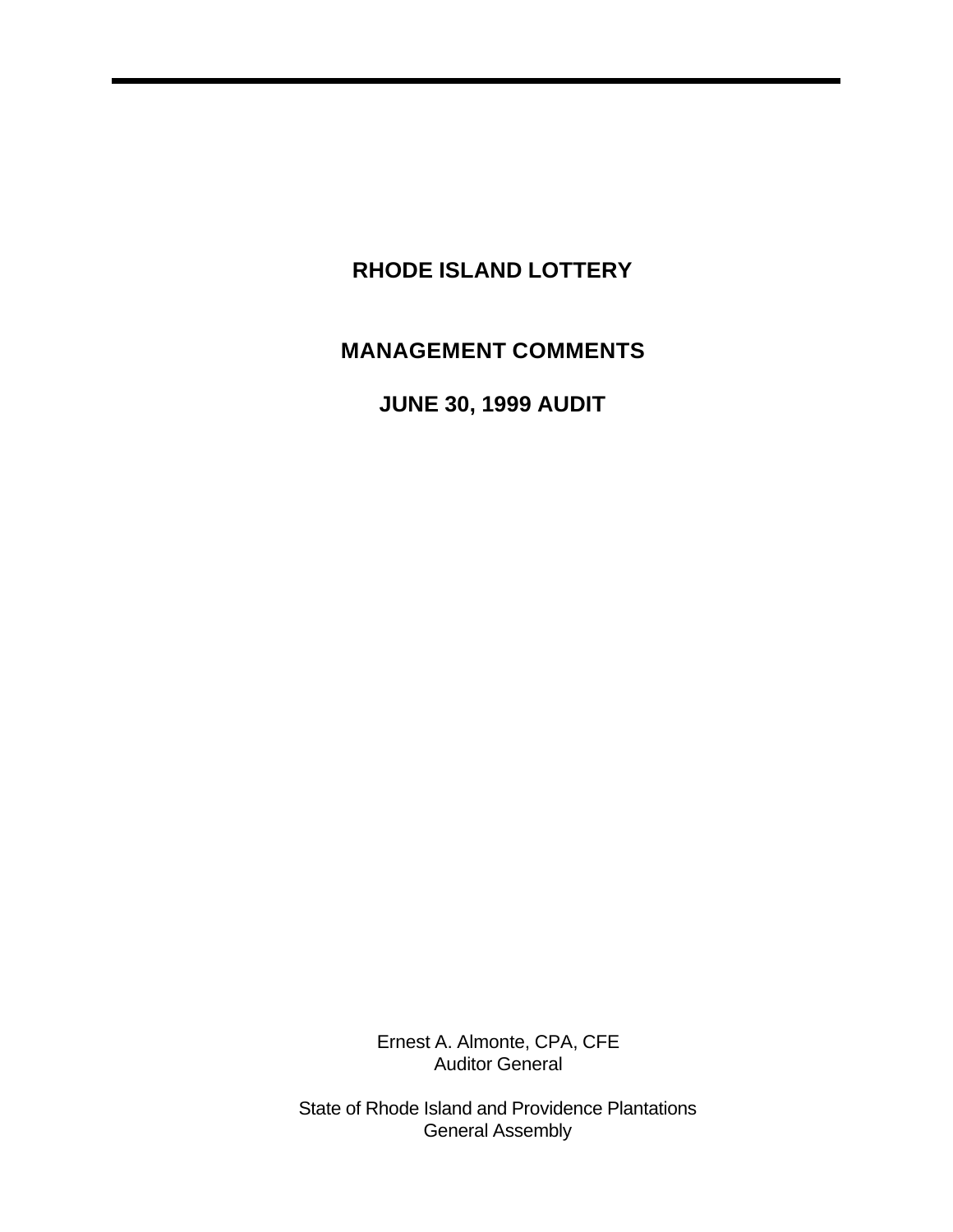#### Office of the Auditor General



State of Rhode Island and Probidence Plantations

**GENERAL ASSEMBLY** Office of the Auditor General

OFFICE  $(401)$  222-2435 FAX (401) 222-2111

1145 Main Street Pawtucket, Rhode Island 02860-4807

December 2, 1999

Joint Committee on Legislative Services, General Assembly State of Rhode Island and Providence Plantations:

Members of the Rhode Island Lottery Commission:

We audited the financial statements of the Rhode Island Lottery (the "Lottery") for the year ended June 30, 1999 and have issued our report thereon dated September 9, 1999. In accordance with *Government Auditing Standards*, we have also issued a report dated September 9, 1999 on our consideration of the Lottery's internal control over financial reporting and our tests of its compliance with certain provisions of laws, regulations and contracts.

Our report on the Lottery's compliance and internal control over financial reporting indicated a matter that we consider a reportable condition. Our report did not indicate any material instances of noncompliance. We did however note certain additional matters involving compliance, internal controls, and other operational matters that are presented for your consideration. These comments and recommendations are intended to enhance compliance with laws, regulations and contracts, improve internal control, or result in other operational efficiencies.

This report is intended for the information of the Joint Committee on Legislative Services, the Rhode Island Lottery Commission and Lottery management, and is not intended to be and should not be used by anyone other than these specified parties.

Sincerely,

Lower A. Almarte

Ernest A. Almonte, CPA, CFE Auditor General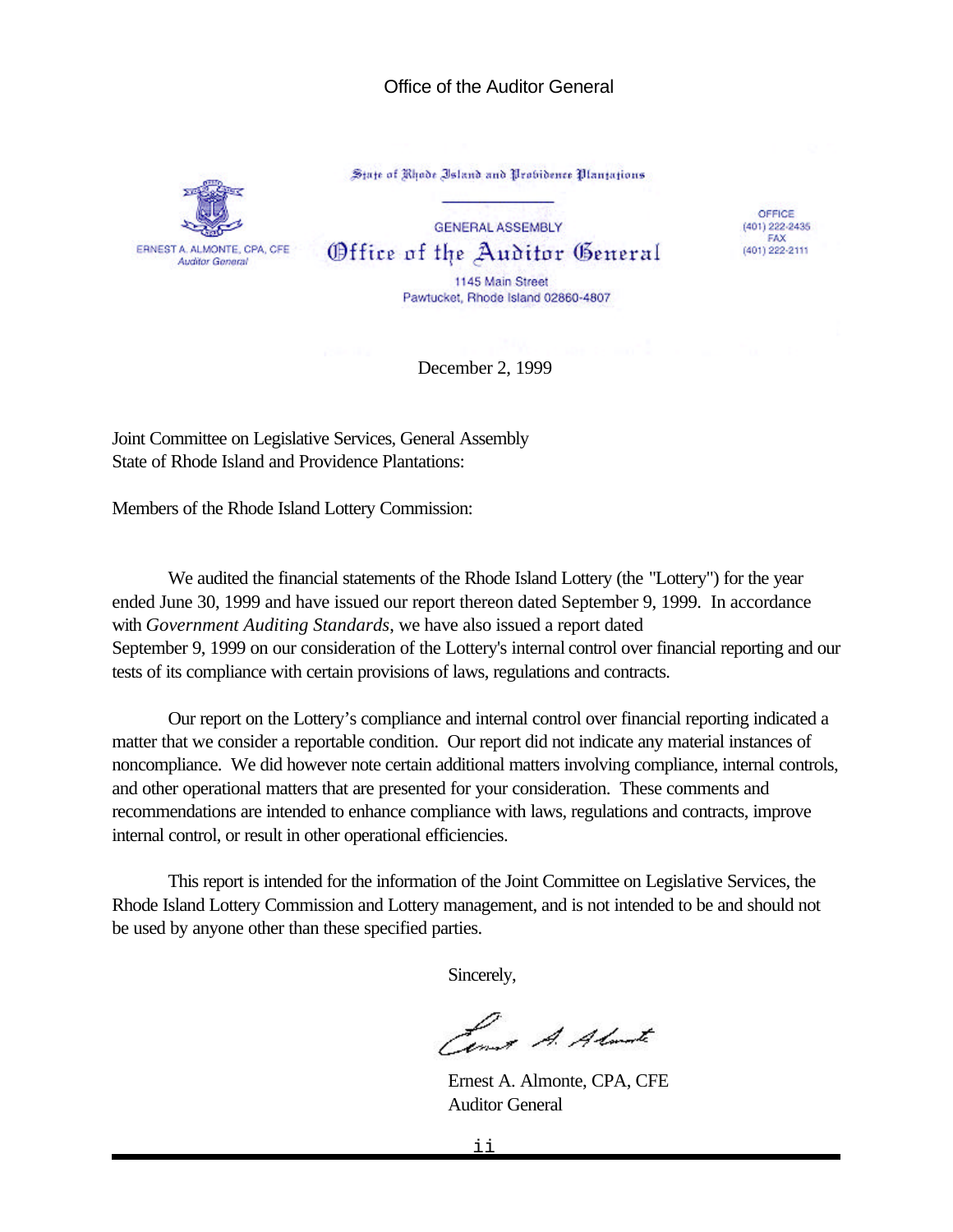# RHODE ISLAND LOTTERY **MANAGEMENT LETTER JUNE 30, 1999 AUDIT**

## **TABLE OF CONTENTS**

## Page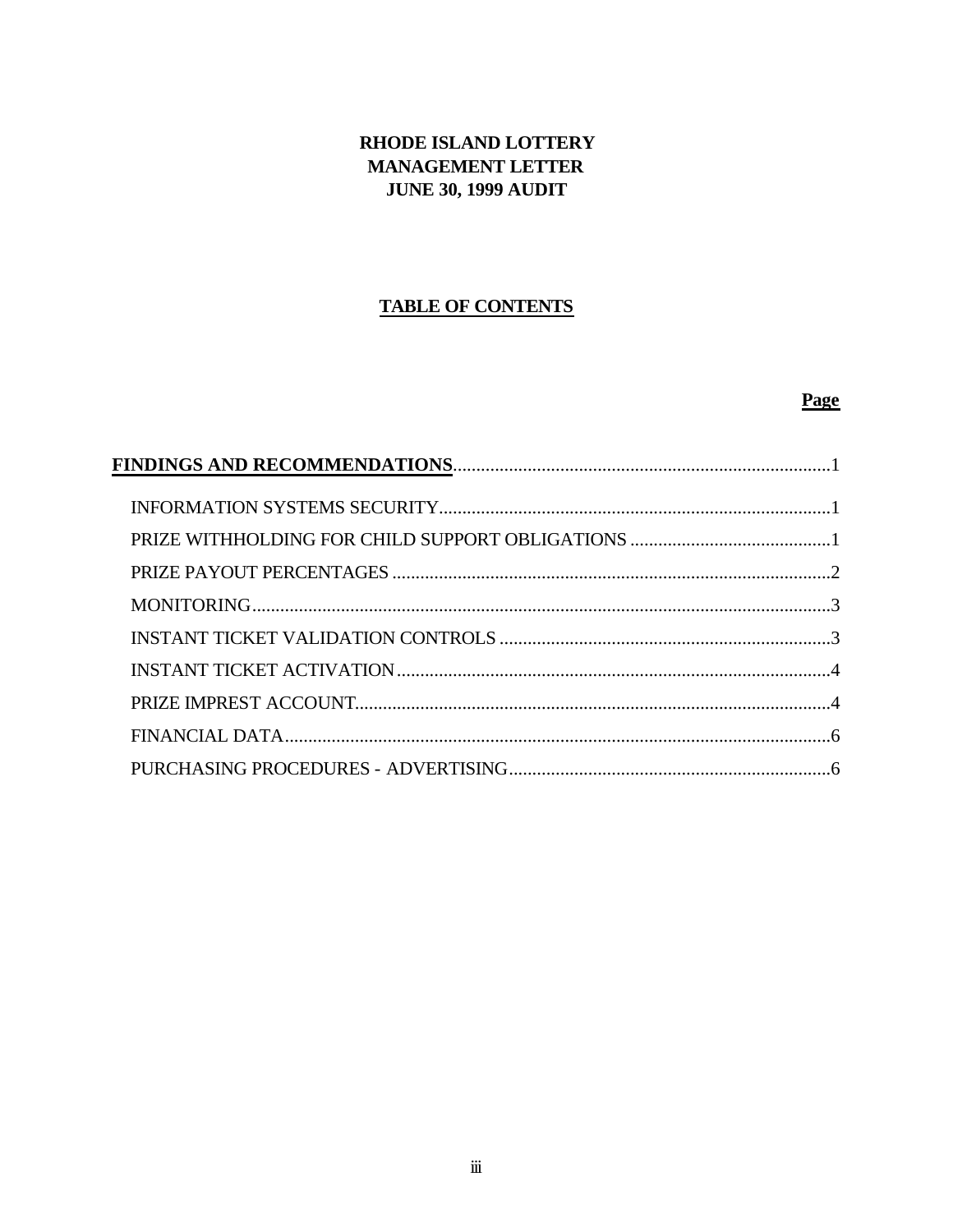# **FINDINGS AND RECOMMENDATIONS**

## **INFORMATION SYSTEMS SECURITY**

We noted a reportable condition in our *Independent Auditor's Report on Compliance and on Internal Control over Financial Reporting* issued as a result of our audit of the Lottery's financial statements for the year ended June 30, 1999. We found that logical access security to the computer systems used to operate the Lottery's games should be improved. Adequate controls over access to the Lottery's computer systems is essential due to the extent of control and processing delegated to its on-line and video lottery games contractor and because of the need to ensure the integrity of games operated by the Lottery.

The Lottery should develop and implement a formal comprehensive information systems security plan in conjunction with its on-line and video lottery games contractor. This plan would, at a minimum, (1) identify and fully utilize all designed security functions of the Lottery's gaming systems, (2) strengthen other system security aspects to ensure that adequate security measures are in place and operational, (3) delegate certain system security functions to the Lottery for appropriate segregation of duties and (4) implement procedures for continual monitoring of compliance with the overall information system security plan.

The Lottery is now in the process of engaging a consultant to assist in the development of the information system security plan.

#### RECOMMENDATION

1. Continue to take all necessary steps to result in the timely development of a comprehensive information security plan for the Lottery's gaming systems.

#### *Auditee Views*

*The Lottery concurs with this recommendation and has issued a Request for Proposal for the development of an information systems security plan.*

# **PRIZE WITHHOLDING FOR CHILD SUPPORT OBLIGATIONS**

RI General Law Section 42-61-7.1 requires that outstanding child support obligations (greater than \$500) be deducted from Lottery prizes in excess of \$600. Such amounts are then remitted by the Lottery to Rhode Island Family Court. Information is periodically provided by Rhode Island Child Support Services (RICSS) which identifies individuals with outstanding child support obligations. For all prizes validated at Lottery headquarters, the Lottery's prize payment system compares the winner's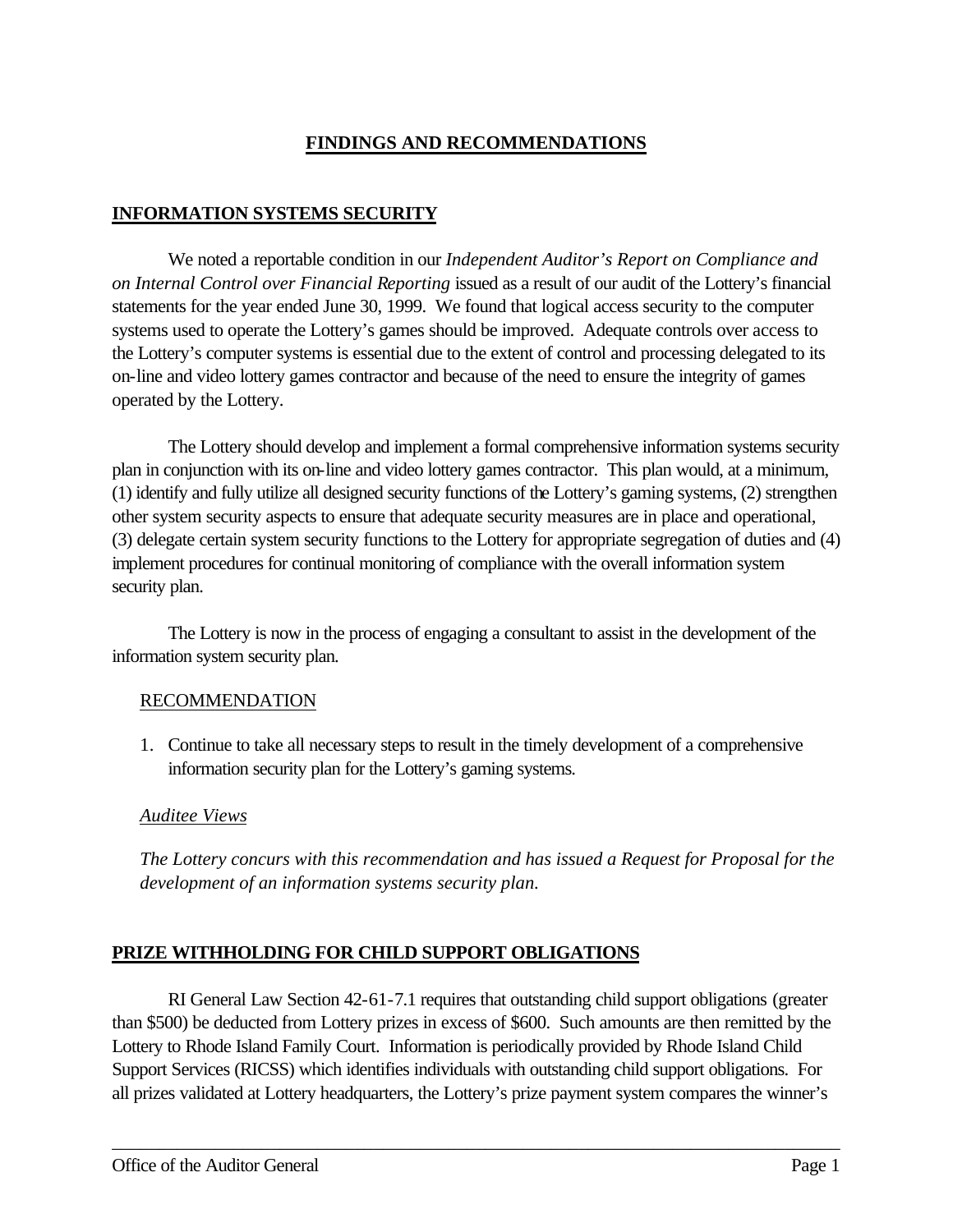name and social security number with the data provided by RICSS and the appropriate withholding is made.

For video lottery games, the video lottery facilities are responsible for validation and payment of video prize awards. No procedure is in place, however, to withhold child support obligations from video lottery prizes paid at its video facilities. The Lottery should direct the video lottery facilities to withhold child support from prizes when required.

# RECOMMENDATION

2. Implement procedures to allow for withholding of child support for video lottery prizes.

## *Auditee Views*

*The Lottery believes there are various issues which make the withholding of child support obligations from video lottery prize awards problematic. However, it will continue to explore ways to meet the objective of the law.*

# **PRIZE PAYOUT PERCENTAGES**

Section 42-61-15 of the Rhode Island General Laws (General Laws) states that "the amount of prize awards to holders of winning lottery tickets shall be determined by the commission, but shall not be less than forty-five percent (45%) nor more than fifty-five percent (55%) of the total revenue accruing from the sale of lottery tickets." The General Laws also state that "for the lottery game commonly known as "Keno", the amount of prize awards to holders of winning Keno tickets shall be determined by the commission, but shall not be less than forty-five percent (45%) nor more than sixtyfive percent (65%) of the total revenue accruing from the sale of Keno tickets."

The Lottery increased the prize structure for Keno on November 5, 1995. From November 5, 1995 through June 30, 1999, Keno's prize payout has been 65.51% of total game revenue over this period. As reported in prior audits, this percentage has exceeded the 65% stipulated in the General Laws and has resulted in excess prize awards of \$887,580 based on total sales for this period.

# RECOMMENDATION

3. Reevaluate the designed payout percentages for Keno to ensure compliance with the General Laws.

\_\_\_\_\_\_\_\_\_\_\_\_\_\_\_\_\_\_\_\_\_\_\_\_\_\_\_\_\_\_\_\_\_\_\_\_\_\_\_\_\_\_\_\_\_\_\_\_\_\_\_\_\_\_\_\_\_\_\_\_\_\_\_\_\_\_\_\_\_\_\_\_\_\_\_\_\_\_

# *Auditee Views*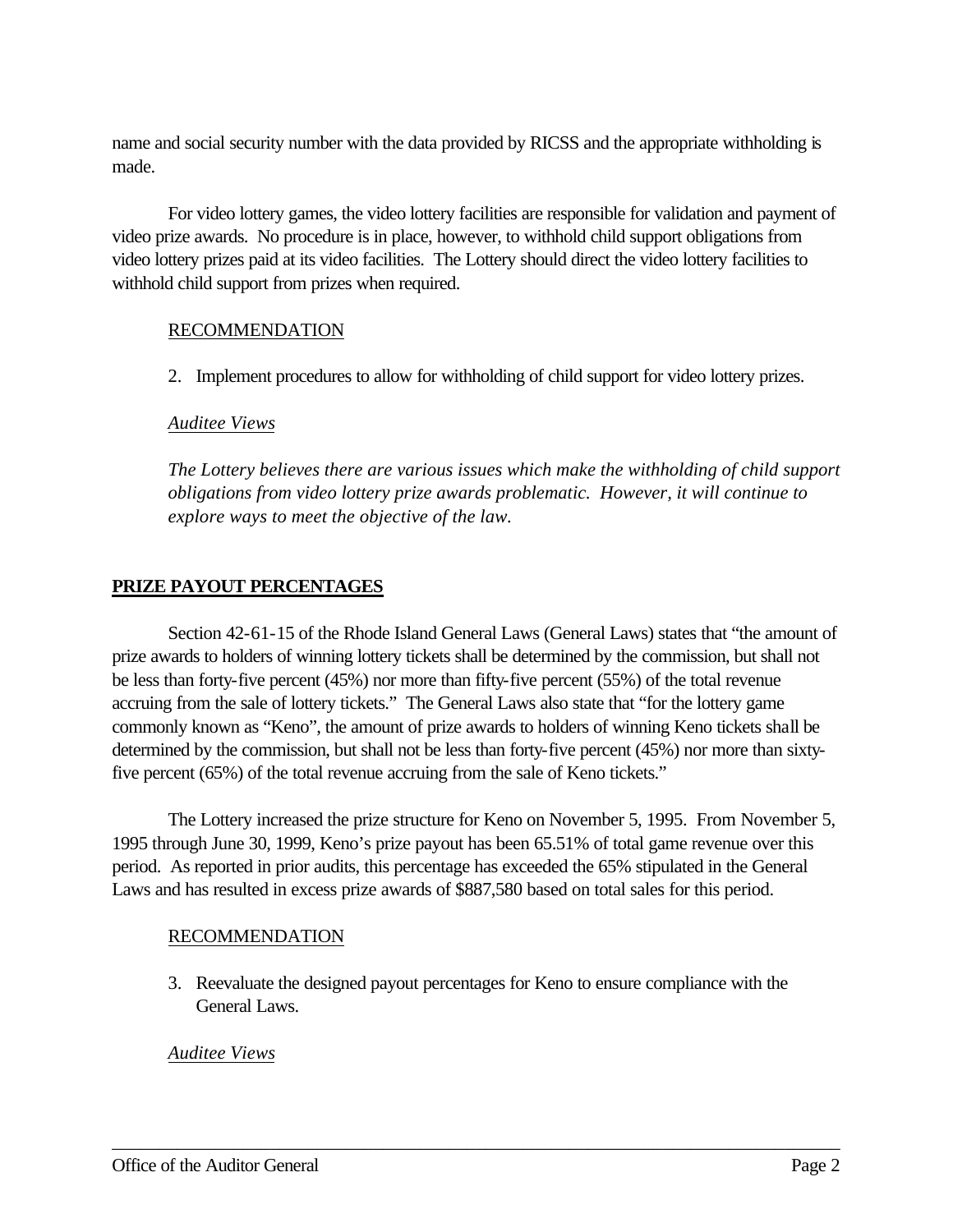*The Lottery believes that when Keno prize recoveries of \$893,772 for the period November 5, 1995 to June 30, 1999 are included in the calculation it is in compliance with the law. An amendment to the General Law was submitted for consideration in the 1999 session of the General Assembly to change the payout from 65% to 68%* but was not enacted. *The Lottery will resubmit the legislation for consideration this year.*

## **MONITORING**

Due to the fact that a significant portion of Lottery operations are performed by others (i.e., online games contractor, central communications provider, and video lottery facilities), it is important that the Lottery have the resources to evaluate and monitor critical controls to ensure the integrity of lottery games and safeguard amounts due the Lottery.

As noted in prior audits, we believe the Lottery should improve its monitoring of all lottery operations. In response to our prior recommendations, the Lottery has developed a monitoring plan specific to video lottery operations and has improved its enforcement of the VLT procedures manual at the video lottery facilities.

However, during our audit, we noted weaknesses relating to financial monitoring and the monitoring of access to the Lottery's gaming systems. For instance, one video lottery facility had recently not been transferring cash to the Lottery on Mondays although required to do so in accordance with revised deposit procedures. Timely monitoring of deposit lag time for the video lottery facilities is an example of the comprehensive monitoring procedures that should be routinely performed. The issue discussed previously relating to information systems security is a further example of monitoring procedures that ensure that controls are in place and operating effectively over all Lottery operations.

#### RECOMMENDATION

4. Continue to develop and implement comprehensive monitoring procedures focusing on key financial and operating controls for Lottery activities conducted by others.

#### *Auditee Views*

*The Lottery has corrected the specific instance cited regarding video lottery deposit procedures. The Lottery will continue to improve its monitoring to ensure the integrity of Lottery games.*

\_\_\_\_\_\_\_\_\_\_\_\_\_\_\_\_\_\_\_\_\_\_\_\_\_\_\_\_\_\_\_\_\_\_\_\_\_\_\_\_\_\_\_\_\_\_\_\_\_\_\_\_\_\_\_\_\_\_\_\_\_\_\_\_\_\_\_\_\_\_\_\_\_\_\_\_\_\_

# **INSTANT TICKET VALIDATION CONTROLS**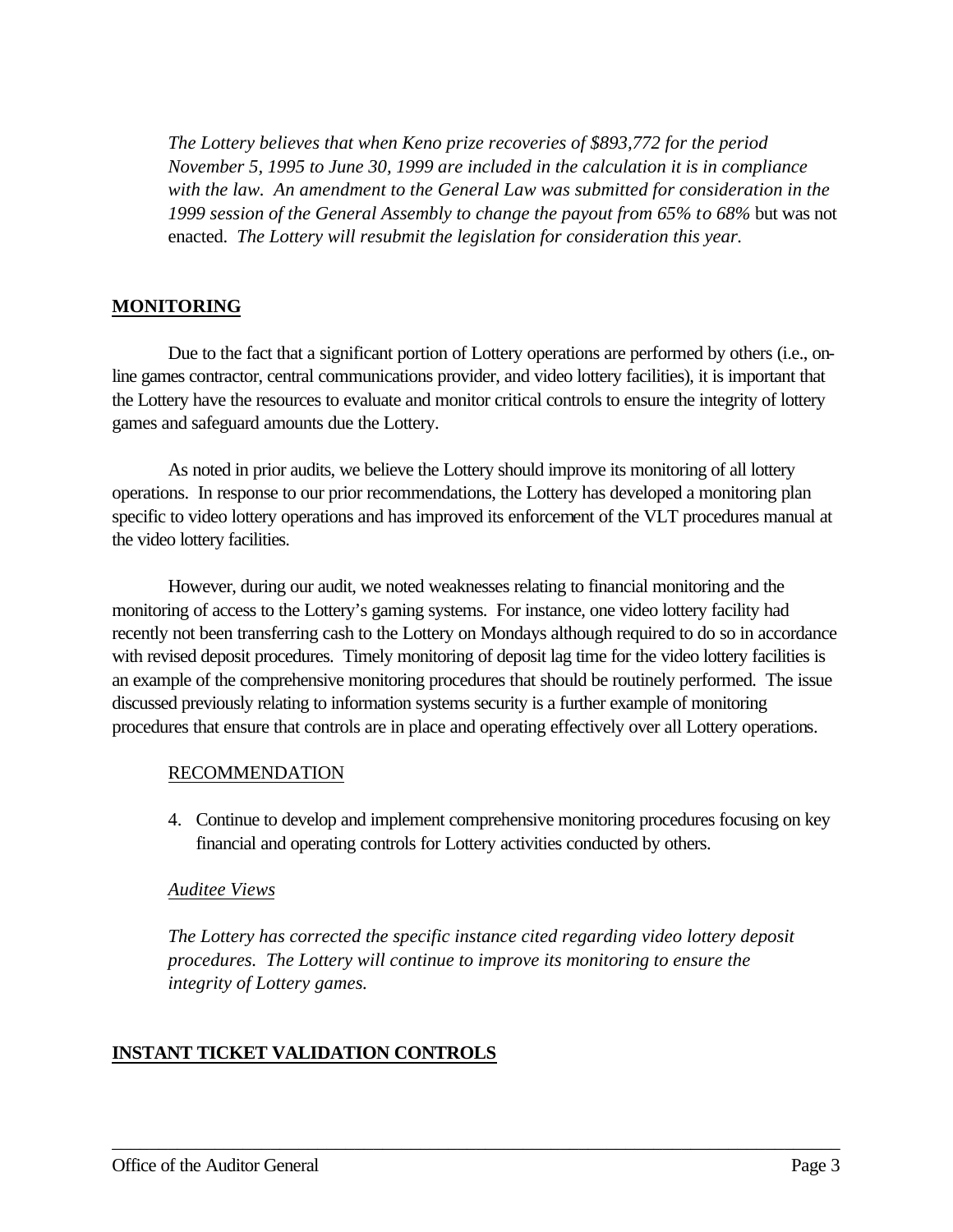The instant ticket validation system has a control which only allows validation of an instant ticket if the ticket has been recorded as "active" within the system. However, if a ticket presented for validation is within the retailer's inventory but is listed as inactive or "received status", the system will automatically activate the book and allow the ticket to be validated. By the system automatically activating the book of tickets, no warning or prompt is given to the retailer to warn them that the ticket is presently inactive. If an attempt was made to validate an "inactive" ticket at another retailer, the system would prevent validation. This control is in place to prevent payment of prizes for stolen tickets.

System controls should be enhanced by eliminating the automatic activation of a book of tickets and prompting the retailer in all instances that the ticket being presented for validation is from the "inactive" inventory. In the event that the retailer simply neglected to activate the book, they can quickly do so with little inconvenience to the customer.

#### RECOMMENDATION

5. Request that the system provider either eliminate the automatic activation feature or prompt the retailer in all instances where a ticket from the "inactive inventory" is presented for validation.

# *Auditee Views*

*A change was made by the Lottery's on-line games contractor, effective October 14, 1999, to prompt retailers when a book of instant tickets has been auto-activated.*

# **INSTANT TICKET ACTIVATION**

During fiscal year 1999, the Lottery increased the maximum number of days that a book of instant tickets can remain "active" before the related revenue is recognized from 45 days to 180 days. Under the Lottery's current instant ticket procedures, revenue from the sale of instant tickets is recognized when any of the following three criteria is met; (1) when the book has been listed in active status for 180 days; (2) when 85% of the number of low-tier prizes in the book are validated; or (3) the retailer has manually settled the ticket book. Under these procedures, a retailer could sell partial ticket books and delay the time period in which they would be required to pay for a book until 180 days.

The Lottery could improve controls over instant ticket revenue recognition by requesting that the on-line gaming system contractor enhance the system to automatically settle the first ticket book for a particular game when the retailer activates a second book for the same game. This enhancement would prevent retailers from delaying the recognition of ticket sales and ultimately the payment of amounts due to the Lottery while not penalizing retailers that legitimately need longer time periods to sell instant tickets.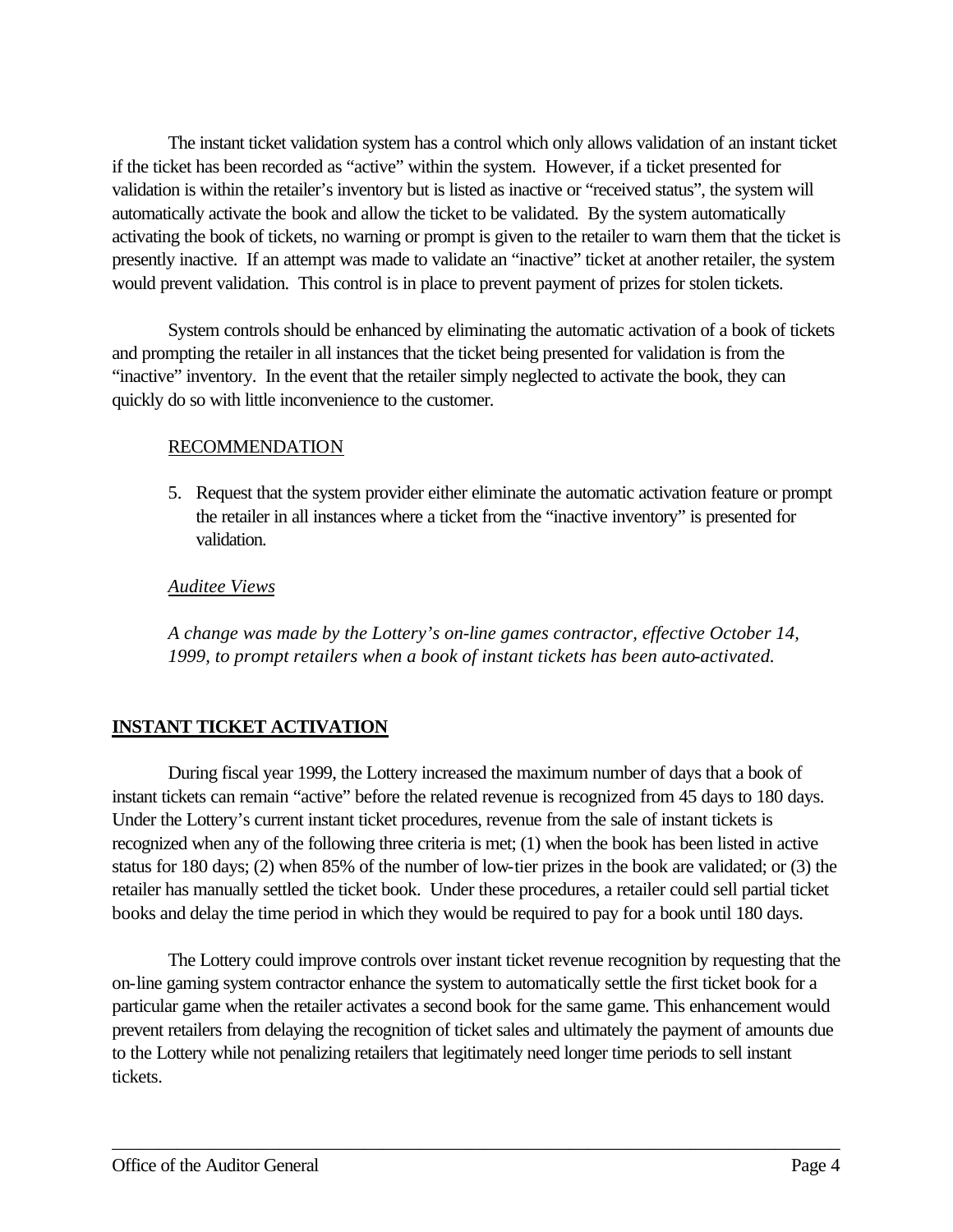## **RECOMMENDATION**

6. Request that the system provider enhance the system to automatically settle the first ticket book for a particular game when the retailer activates a second for the same game.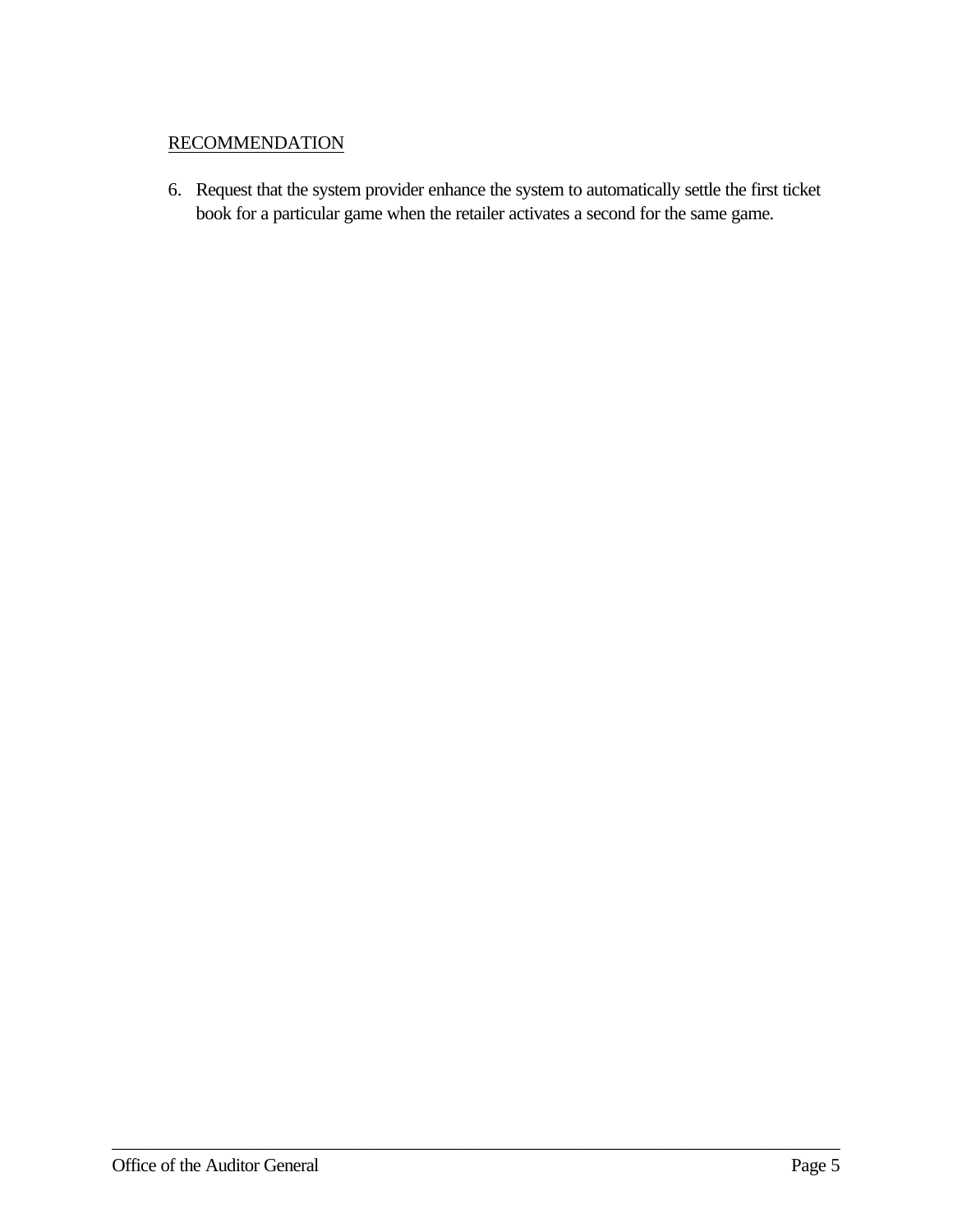#### *Auditee Views*

*The Lottery's on-line games contractor made an enhancement to the system, effective October 18,1999, to settle the first ticket book for a particular game when the retailer activates a second book for the same game.* 

## **PRIZE IMPREST ACCOUNT**

The Lottery currently maintains a prize imprest checking account to issue prize awards (mostly high tier prizes) at Lottery headquarters. Each day, the Lottery must submit an invoice voucher to replenish the prize account for prize payments issued on the previous day of operations. During our audit, we noted an instance where the prize account was not replenished in a timely manner resulting in a significantly depleted prize fund.

The Lottery should explore the feasibility of establishing a zero balance account (ZBA) with the General Treasurer for purposes of making prize payments. A ZBA account is automatically reimbursed daily by the Treasurer for the amount of checks presented on the account for payment. A ZBA account would offer the following benefits for the Lottery;

- Cash for prize awards would remain in the Lottery's operating account until prize checks are presented for payment at the bank. This would enable these funds to be invested by the General Treasurer rather than remaining in a non-interest bearing checking account.
- No daily processing would be required by the Lottery or the State Controller to transfer cash to cover prize checks presented for payment.

A ZBA account may provide a more efficient method of managing the Lottery's prize fund, while giving the Lottery the opportunity to invest cash for prizes until prize checks are presented for payment.

#### RECOMMENDATION

7. Explore the feasibility of converting the Lottery's prize imprest cash account to a zero balance account.

#### *Auditee Views*

*The Lottery converted its prize imprest bank account to a zero balance account effective November 1, 1999.*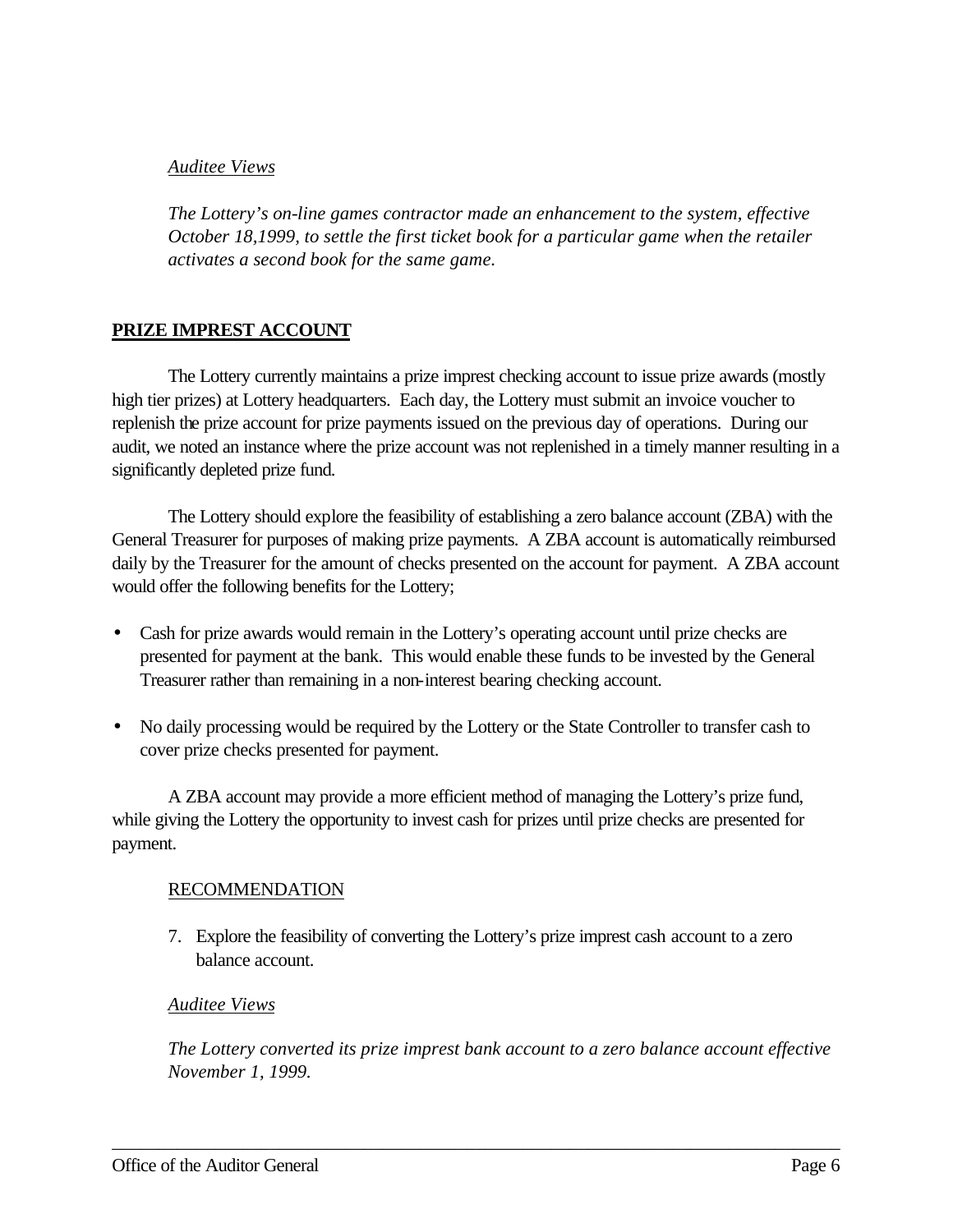# **FINANCIAL DATA**

The Lottery currently records most financial activity relating to gaming activities with the use of monthly standard journal entries. The Lottery prepares these standard journal entries monthly by summarizing daily activity into spreadsheets manually. By manually summarizing gaming data, the Lottery increases the probability that transposition errors and data entry errors will occur and not be detected by the Lottery in a timely manner. Also, the current process of summarizing daily gaming system information is manually intensive and time consuming.

Standard journal entry preparation could be made more efficient if the on-line gaming system could summarize monthly instant ticket and on-line gaming activity. The Lottery should request that the gaming system provider develop reports that summarize gaming activity into monthly intervals. Monthly reports would improve the preparation of standard journal entries by reducing the risk of errors associated with the current process.

#### RECOMMENDATION

8. Request reports summarizing monthly on-line and instant ticket data from the gaming system provider

#### *Auditee Views*

*The Lottery concurs with this recommendation and is working with its on-line games contractor to develop a report which details validations by day and game.* 

#### **PURCHASING PROCEDURES - ADVERTISING**

The Lottery routinely engages vendors to develop and produce advertising for the Lottery's games. During our current audit, we noted procurement for the production of two television commercials in the amount of \$19,050. We found no documentation of the process followed in procuring these services although we were informed that proposals are routinely solicited from various agencies. While a sealed bid process is usually not appropriate or applicable for this type of procurement, the Lottery should, at a minimum, document its solicitation of proposals from various agencies. Further, the Lottery's purchasing policies and procedures should be amended (in compliance with General Law 37-2) to specifically address advertising since this is a recurring type of procurement for the Lottery.

\_\_\_\_\_\_\_\_\_\_\_\_\_\_\_\_\_\_\_\_\_\_\_\_\_\_\_\_\_\_\_\_\_\_\_\_\_\_\_\_\_\_\_\_\_\_\_\_\_\_\_\_\_\_\_\_\_\_\_\_\_\_\_\_\_\_\_\_\_\_\_\_\_\_\_\_\_\_

#### RECOMMENDATIONS

9. Document solicitation of proposals for advertising.